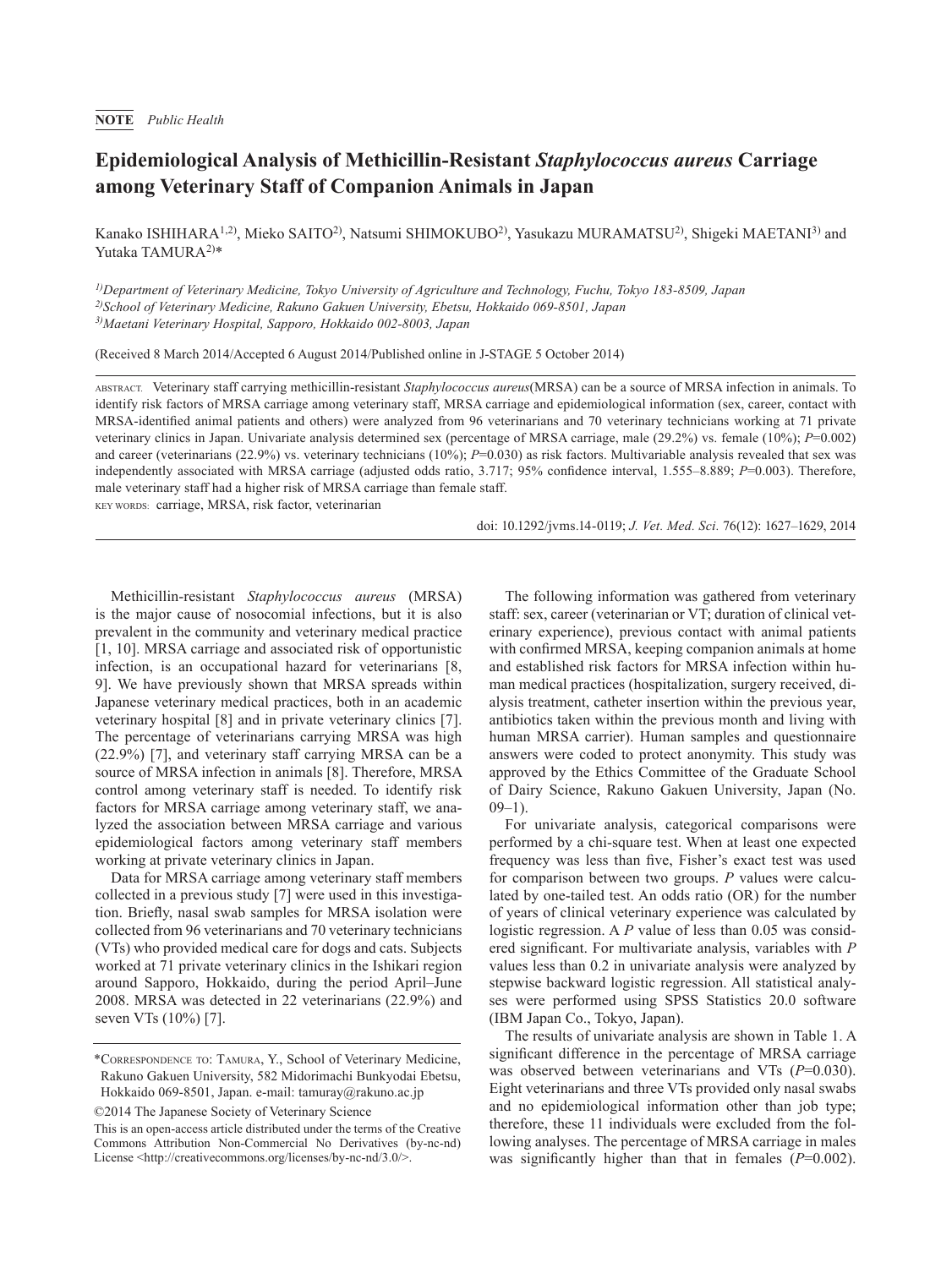| Variable               | Value                                                     | Isolation rate $(\% )$ | <b>OR</b> | $[CI^{95\%}]$      | $\overline{P}$ |
|------------------------|-----------------------------------------------------------|------------------------|-----------|--------------------|----------------|
| Career                 | Veterinarian                                              | $22.9\%$ $(22/96)*$    | 2.676     | $[1.072 - 6.677]$  | 0.030          |
|                        | Veterinary<br>Technicians                                 | $10\%$ (7/70)          | Ref       |                    |                |
| Gender                 |                                                           |                        |           |                    |                |
| Subtotal               |                                                           |                        |           |                    |                |
|                        | Male                                                      | 29.2% (19/65)          | 3.717     | $[1.555 - 8.889]$  | 0.002          |
|                        | Female                                                    | $10\%$ (9/90)          | Ref       |                    |                |
| Veterinarian           |                                                           |                        |           |                    |                |
|                        | Male                                                      | $30.2\%$ (19/63)       | 3.167     | $[0.845 - 11.864]$ | 0.076          |
|                        | Female                                                    | $12\%$ (3/25)          | Ref       |                    |                |
| Veterinary Technicians |                                                           |                        |           |                    |                |
|                        | Male                                                      | $0\%$ (0/2)            | 0.967     | $[0.924 - 1.013]$  | 0.828          |
|                        | Female                                                    | $9.2\%$ (6/65)         | Ref       |                    |                |
|                        | Contact with MRSA-identified animal patients              |                        |           |                    |                |
|                        | Positive                                                  | 27.1% (13/48)          | 2.278     | $[0.985 - 5.269]$  | 0.051          |
|                        | Negative                                                  | $14.0\%$ $(15/107)$    | Ref       |                    |                |
|                        | Risk factor for MRSA infection in human medical practices |                        |           |                    |                |
|                        | Positive                                                  | $20\%$ (5/25)          | 1.163     | $[0.369 - 3.420]$  | 0.487          |
|                        | Negative                                                  | $17.7\%$ $(23/130)$    | Ref       |                    |                |
|                        | Keeping companion animals at home                         |                        |           |                    |                |
|                        | Positive                                                  | $18.0\%$ $(24/133)$    | 0.991     | $[0.307 - 3.193]$  | 0.594          |
|                        | Negative                                                  | $18.2\%$ (4/22)        | Ref       |                    |                |

Table 1. Univariate analysis of risk factors for methicillin-resistant *Staphylococcus aureus* carriage in veterinary staff

OR, odds ratio; CI95%, 95% confidence interval; Ref, reference; MRSA, methicillin-resistant *Staphylococcus aureus*; \*Isolation rate (No. of MRSA positive samples / No. of tested samples).

However, there was no significant difference in percentage of MRSA carriage by sex among veterinarians (*P*=0.076). The percentage of MRSA carriage amongst female veterinarians was approximately the same as that of female VTs (OR 1.341, 95% confidence interval  $(C1^{95\%})$  0.308–5.831; *P*=0.480). There was no significant difference in percentage of MRSA carriage related to contact with MRSA-identified animals (*P*=0.051), having at least one risk factor of MRSA infection in human medical practice (*P*=0.487) and keeping companion animals at home (*P*=0.594) (Table 1). Moreover, years of clinical veterinary experience was not associated with MRSA carriage (OR 1.034, CI<sup>95%</sup>0.987-1.083; *P*=0.163), according to the logistic regression analysis.

For multivariate analysis, sex, career (veterinarian or VT; duration of clinical experience), contact with MRSAidentified animal patients (*P*<0.2 in the univariate analysis) and the interaction effect of sex and job type (veterinarian or VT) were selected. As a result of stepwise backward logistic regression, sex was the only variable independently associated with MRSA carriage (OR 3.717,  $CI<sup>95%</sup>$ , 1.555–8.889; *P*=0.003). The area under the curve plotted on a receiver operating characteristic curve was  $0.658 \pm 0.057$  (CI<sup>95%</sup>,  $0.547-0.770$ ;  $P=0.009$ ); therefore, the data were suggested to fit this final model.

This investigation revealed that male veterinary staff had a higher risk of MRSA carriage than female staff, based on the results of multivariate analysis. Hand-hygiene practice with soap and water was reported as a strong protective factor against MRSA colonization among veterinary personnel working with horses [\[2](#page-2-3)], and male sex was described as one of the risk factors for poor adherence to recommended handhygiene practices in healthcare settings [\[4\]](#page-2-4). On the other hand, our study did not include hand-hygiene practices as a question item, and we could not analyze the association between MRSA carriage and hand-hygiene practices. Previous studies did not show a significant difference in MRSA carriage by sex among attendees of an international veterinary conference (9.4% (male) vs. 5.3% (female), *P*=0.09) [\[6](#page-2-5)] or those attending a veterinary surgery conference (16.7% (male) vs. 17.7% (female), *P*=0.89) [\[3](#page-2-6)]. These previous studies [\[3, 6\]](#page-2-6) included veterinary staff working with both small and large animals (food-producing animals and horses), whereas our study included only veterinary staff for small animals. In the previous study, the percentage to carry MRSA among veterinary staff varied based on objective animal type (large or small) for medical care [[6](#page-2-5)]. Moreover, the percentage of MRSA carriage (6.5%, 27/417) in a previous study [[6](#page-2-5)] was much lower than that in this study (17.5%, 29/166). These differences between our study and previous studies might lead to differences in association between MRSA carriage and sex.

According to the multivariate analysis, the duration of clinical experience in the veterinary field was not associated with MRSA carriage. Previous studies established that the duration of MRSA carriage was generally brief following short-term exposure to MRSA-positive livestock animals [[5,](#page-2-7)  [11](#page-2-7)]. Moreover, Frana *et al.* reported that MRSA with *spa* type t002 was most common among veterinary students with short-term MRSA carriage [\[5\]](#page-2-7). Most MRSA (18/29) carried by veterinary staff in our study were also classified as *spa*